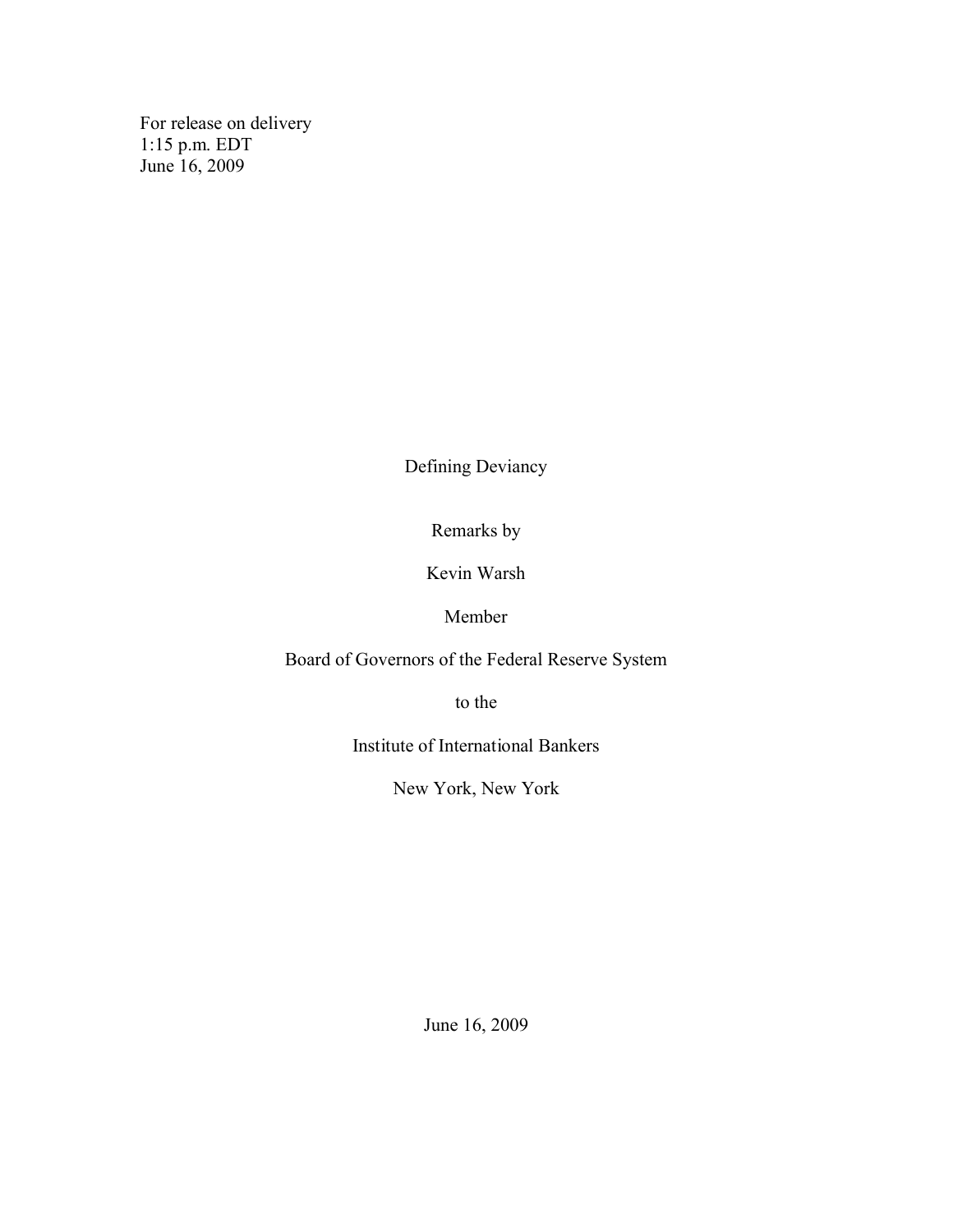In a seminal essay delivered about 16 years ago, Senator Daniel Patrick Moynihan offered a striking view of the degradation of standards in society.<sup>1</sup> He observed that deviancy-measured as increases in crime, broken homes, and mental illness--reached levels unimagined by earlier generations. As a means of coping with the onslaught, society often sought to define the problem away. The definition of customary behavior was expanded. Actions once considered deviant from acceptable standards became, almost immaculately, within bounds.<sup>2</sup>

Society moves on, as it were. Well-meaning efforts are periodically made to treat its failings. But if these efforts prove less than successful, citizens and policymakers alike tend to grow increasingly accustomed to the unfortunate statistics. Every bit the reformer throughout his decades of public service, Moynihan seemed reluctantly resigned to society's construct: "In this sense, the agencies of control often seem to define their job as that of keeping deviance within bounds rather than that of obliterating it altogether."<sup>3</sup>

Given the financial crisis, deep contraction in the real economy, and extraordinary fiscal and monetary responses, I cannot help but wonder what constitutes deviance in economic terms in 2009 and beyond. What level of real economic output and unemployment is expected and, more important, accepted? And what level of volatility constitutes the "new normal"?<sup>4</sup> As I will discuss, we must be wary of macroeconomic policies that--in the name of stability-- may have the effect of lowering trend growth and employment rates.

In Moynihan's framework, will we in the official sector be accepting of periods of significant financial and economic distress, however infrequent? That is, will deviancy be

 $\overline{a}$ 

<sup>&</sup>lt;sup>1</sup> Daniel Patrick Moynihan (1993), "Defining Deviancy Down: How We've Become Accustomed to Alarming Levels of Crime and Destructive Behavior," *American Scholar*, Winter.

<sup>&</sup>lt;sup>2</sup> The views expressed herein are my own and do not necessarily reflect the views of other members of the Board of Governors or of the Federal Open Market Committee. I am grateful for the valuable assistance of Karen Dynan and Nellie Liang of the Board staff who contributed to these remarks.

<sup>&</sup>lt;sup>3</sup> See Moynihan, "Defining Deviancy Down," note 1.

<sup>&</sup>lt;sup>4</sup> See Mohamed El-Erian (2009), "A New Normal," Pimco Secular Outlook, May,

www.pimco.com/LeftNav/PIMCO+Spotlight/2009/Secular+Outlook+May+2009+El-Erian.htm.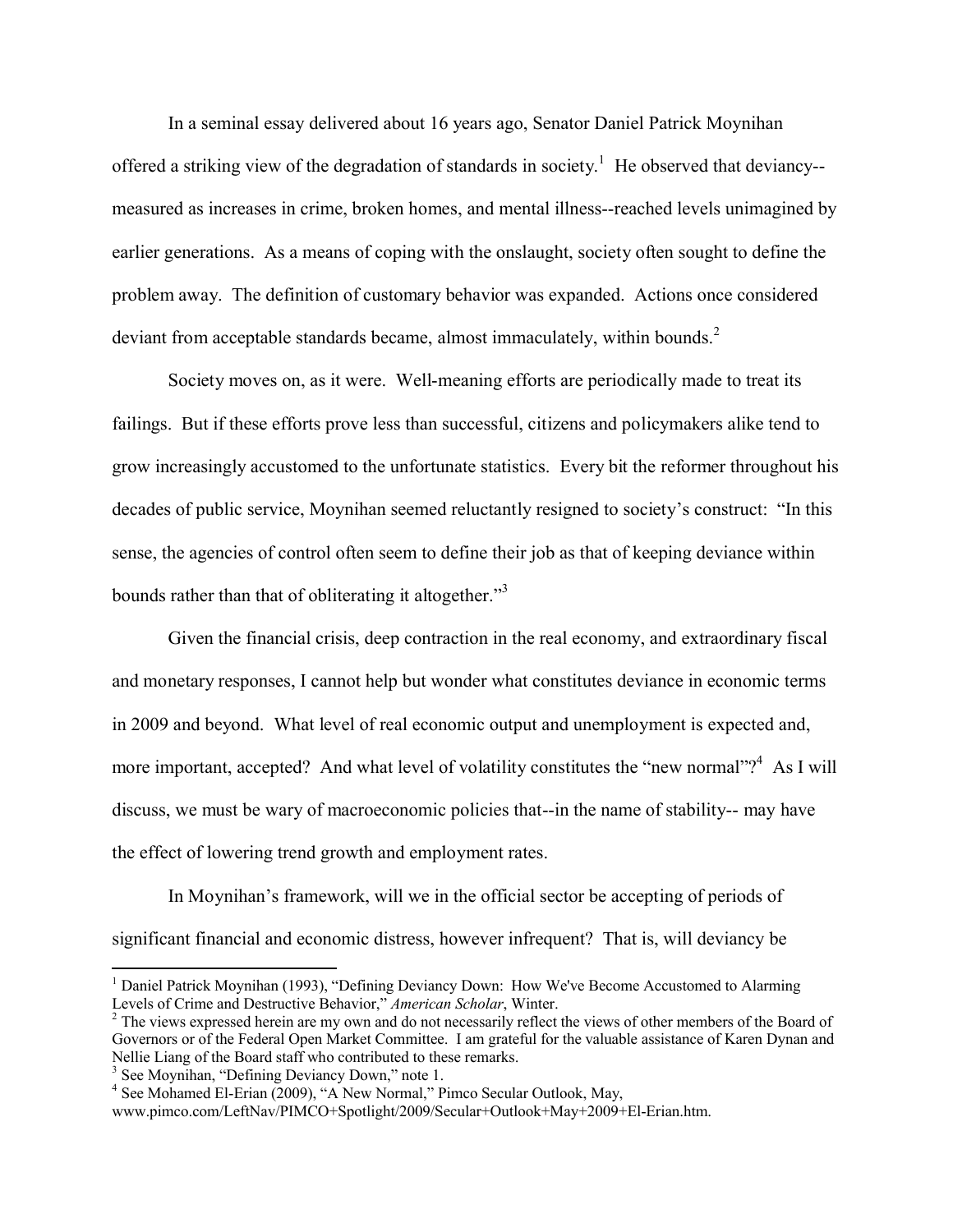defined down with the understanding that a rare crisis is the price for dynamic, robust economic growth? Or will the official sector say, "Never again--not on our watch," and become less tolerant of deviations in economic and financial conditions? Under the mantle of reforming capitalism, will policymakers instead define deviancy up, and seek to guarantee stability in our economic affairs?

I suspect that, for a time, policymakers will be more attracted to this latter path. Stability is a fine goal, but it is not a final one. Long after panic conditions have ended, stability threatens to displace economic growth as the primary macroeconomic policy objective. But we must recognize that the singular pursuit of stability, however well intentioned, may end up making our economy less productive, less adaptive, and less self-correcting--and in so doing, less able to deliver on its alluring promise. This fate, however, does not have to be ours. The U.S. economy is capable, in my judgment, of delivering more.

# **The Growth Experiment<sup>5</sup>**

 $\overline{a}$ 

This most recent boom and bust is not, as they say, our country's first rodeo, but it may turn out to be the most consequential since World War II. And, here, I am not just talking about the near-term peak-to-trough changes in growth and employment levels, which are likely to prove significant.

Policymakers are revealing new policy preferences and prescriptions--fiscal policy, trade policy, regulatory policy, and monetary policy, chiefly among them. Long after the official recession ends, the choices being made may significantly alter the contour of the U.S. economy. The harder question that remains is whether these changes will prove beneficial.

- 2 -

<sup>&</sup>lt;sup>5</sup> The term "Growth Experiment" was coined two decades ago to describe certain pro-growth tax policies. See, for example, Lawrence B. Lindsey (1990), *The Growth Experiment: How the New Tax Policy Is Transforming the U.S. Economy* (New York: Basic Books). I, however, am referencing a broader range a macroeconomic policies.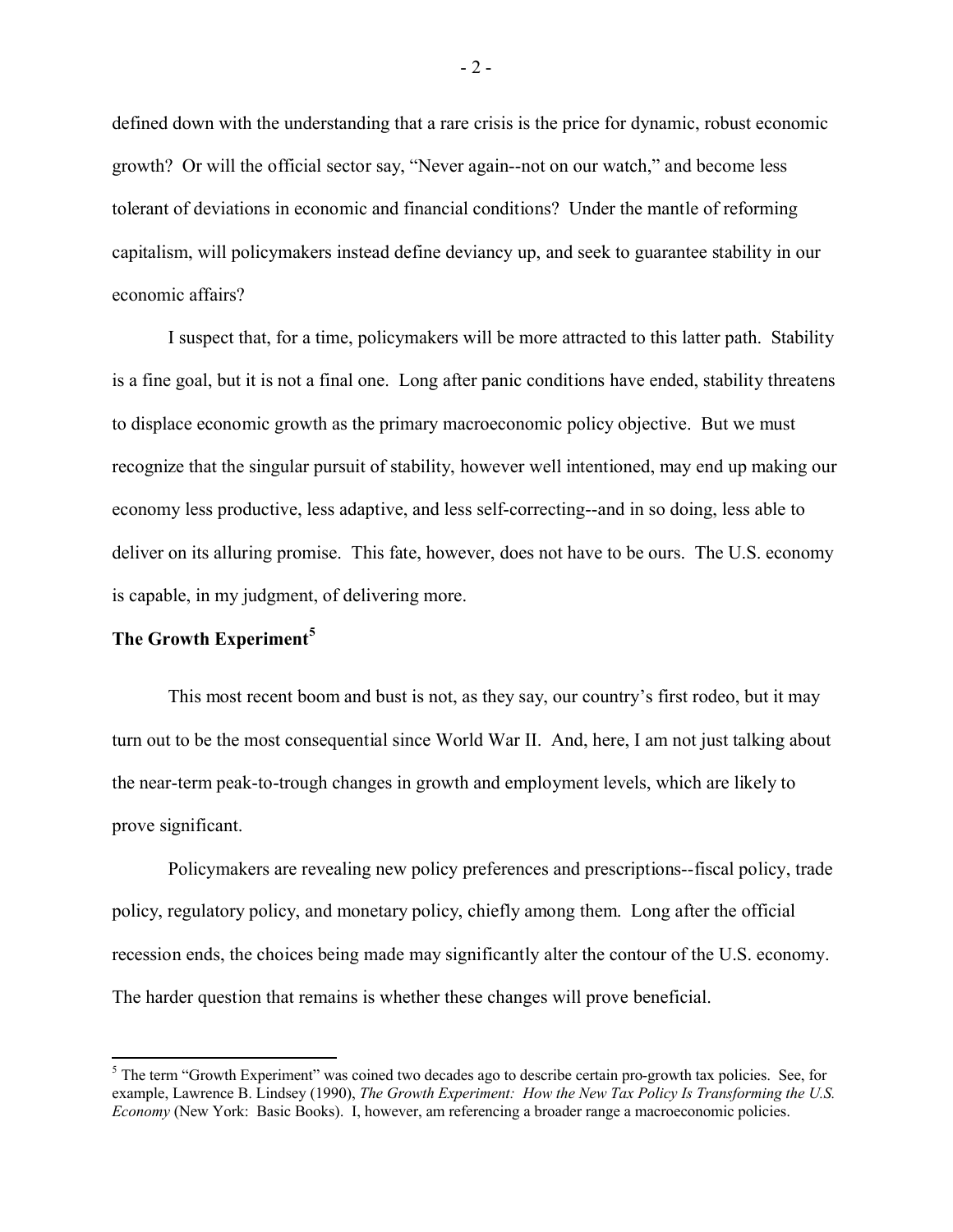From the mid-1980s through 2007, U.S. real gross domestic product (GDP) growth averaged more than 3 percent per year, and was less volatile than in previous decades. The average unemployment rate was less than 5-3/4 percent, a full percentage point less than in the previous 15 years. Most notable was the realized acceleration in labor productivity in the mid-1990s.

The bipartisan, pro-growth policies that predominated during this period contributed meaningfully to these gains. Tax and spending decisions generally sought to expand the economic pie. Trade policies were aimed at opening new markets to U.S. products and services, and removing barriers domestically. Regulatory policies permitted failure, and relied in equal parts on capital requirements, regulatory standards, and, no less important, market discipline. As a result, businesses were well positioned to adopt new efficiency-enhancing technologies and processes to excel in the pro-growth environment. These policies helped drive significant productivity gains, and remarkable U.S. and global prosperity.<sup>6</sup>

I do not mean to suggest that the period that preceded the crisis was a golden age. It wasn't. Even during this seemingly enviable, secular period of prosperity, the U.S. recessions of 1990-91 and 2001 remind us that periodic, cyclical weakness occurs. The labor markets deteriorated during these downturns, and at great costs to many families and communities. But these periodic deviations were accepted, in some sense, by the body politic. There were lessons to be learned, reforms to be implemented, and public and private practices to be improved upon.

 $\overline{a}$ 

- 3 -

<sup>&</sup>lt;sup>6</sup> Since 1980, the performance of the world economy has proved strong. Real world GDP grew by approximately 145 percent from 1980 to 2007, a compound average of about 3.4 percent per year (Becker and Murphy (2009)). They also contend that even if the current recession were to be deeper and more prolonged than contemplated by the most pessimistic forecasters, global annual growth rates would still average better than 2.7 percent from 1980 to 2010, with per capital incomes rising a total of about 40 percent over the period. See Gary Becker and Kevin Murphy (2009), "Do Not Let the 'Cure' Destroy Capitalism," *Financial Times Magazine*, March 19, www.ft.com/cms/s/0/98f66b98-14be-11de-8cd1-0000779fd2ac.html.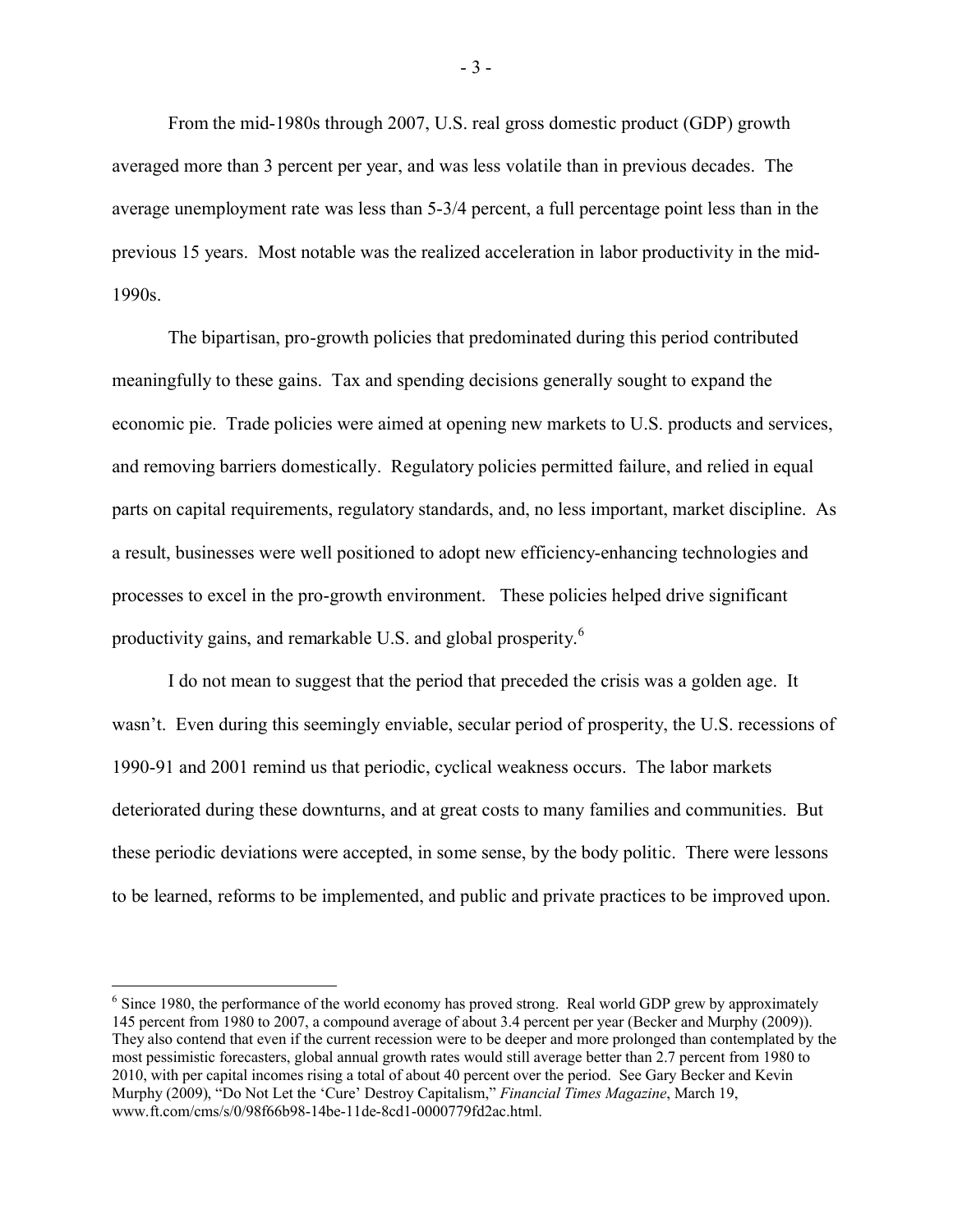But the broad outlines of the growth experiment forged on, and were judged by most to be largely a success.

Hence, the relative stability that earned the Great Moderation its enduring moniker is not, in my view, the greatest economic accomplishment of the past few decades. The acclaim should be assigned to the resulting economic boom that massively increased economic output and living standards. Maximum sustainable growth, not stability per se, was the predominant policy goal. Strong growth, of course, was made possible, in part, by the low volatility that marked the period.<sup>7</sup> Firms choose to invest more, for example, in less volatile economic conditions. But, pro-growth policies were the coin of the realm.

But, as I remarked to another group of international financiers more than two years ago: "The Great Moderation…is neither a law of physics nor a guarantee of future outcomes. It is only a description--an ex post explanation of relative prosperity. If policymakers and market participants presume it to be an entitlement, it will almost surely lose favor."<sup>8</sup> Well, warnings notwithstanding, it was treated like an entitlement by far too many in the private and public sector, and as a result, lost considerable favor.

### **The Panic of 2008**

 $\overline{a}$ 

Has the experience of the last 20 months caused the findings of the vaunted growth experiment to be fundamentally revised? During this recent period of turmoil, the imponderable, or what was previously thought to be virtually impossible, happened with great speed and force

- 4 -

<sup>&</sup>lt;sup>7</sup> Whether by good fortune or good policy, between the start of the Great Moderation in the mid-1980s and the end of 2007, the standard deviation of annualized quarterly real U.S. GDP growth was 2.1 percent, less than half as large as its value over the two previous decades.

 $8$  Kevin Warsh (2007), "Market Liquidity: Definitions and Implications," speech delivered at the Institute of International Bankers Annual Washington Conference, Washington, March 5, www.federalreserve.gov/newsevents/speech/warsh20070305a.htm.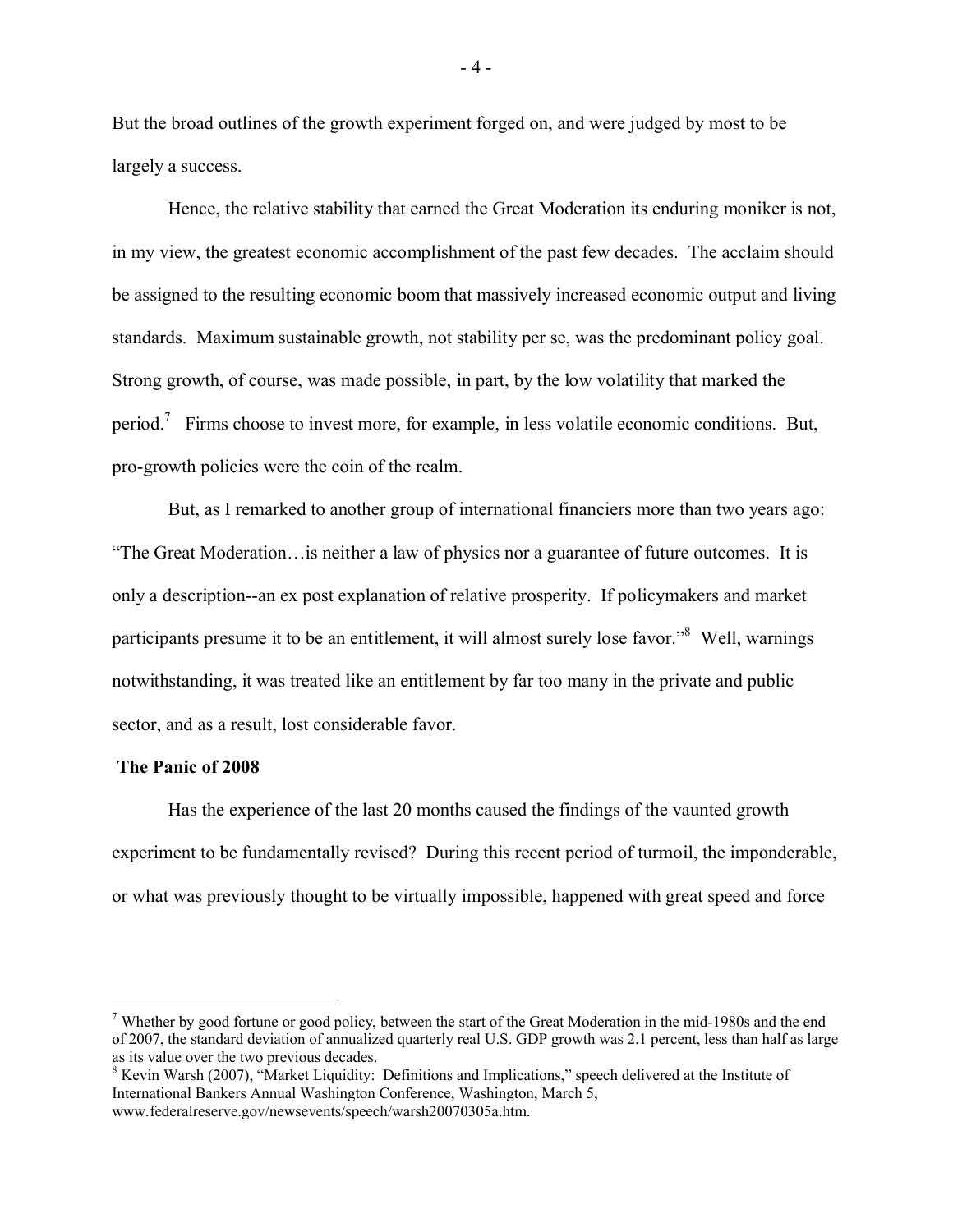and frequency.<sup>9</sup> Asset prices plummeted, and market volatility reached its highest level in decades. Financial market functioning was deeply impaired across most asset classes and geographies. As a result, the U.S. economy endured a sudden stop. In the final quarter of last year and the first quarter of this year, private employment registered the largest two-quarter percent decline since the mid-1970s, and real GDP saw the most dramatic decline in a halfcentury.

These data are clearly indicative of significant deviance, and justifiably raise questions about the success of the growth experiment. Policymakers are rightly disposed to react, respond, and revisit the presumed record of accomplishment. In revising the historical record, however, we should not too hastily discount the preceding period of prosperity. We must avoid a classic case of what behavioral economists term "availability bias," when decisions made are influenced disproportionately by more recent events.

Ultimately, I will leave it to economic historians to assess whether the Panic of 2008 was more anomalous than the period of prosperity that preceded it. I believe that the categorization of recent events as deviant, ultimately, will depend on what happens next. That is, if policy changes cause future economic performance to suffer, then the boom of the last generation may, regrettably, turn out to be more exceptional than the bust**.**

## **The Stability Experiment**

 $\overline{a}$ 

That new policies are being implemented during a period of economic turmoil is no coincidence. These new preferences reveal much about the type of economy to which policymakers aspire. And to be clear, the stability experiment appears well intended. It aspires to manage the economy with greater care and more expansive and effective regulation, as well as

- 5 -

 $9$  Kevin Warsh (2009), "The Panic of 2008," speech delivered at the Council of Institutional Investors 2009 Spring Meeting, Washington, April 6, www.federalreserve.gov/newsevents/speech/warsh20090406a.htm.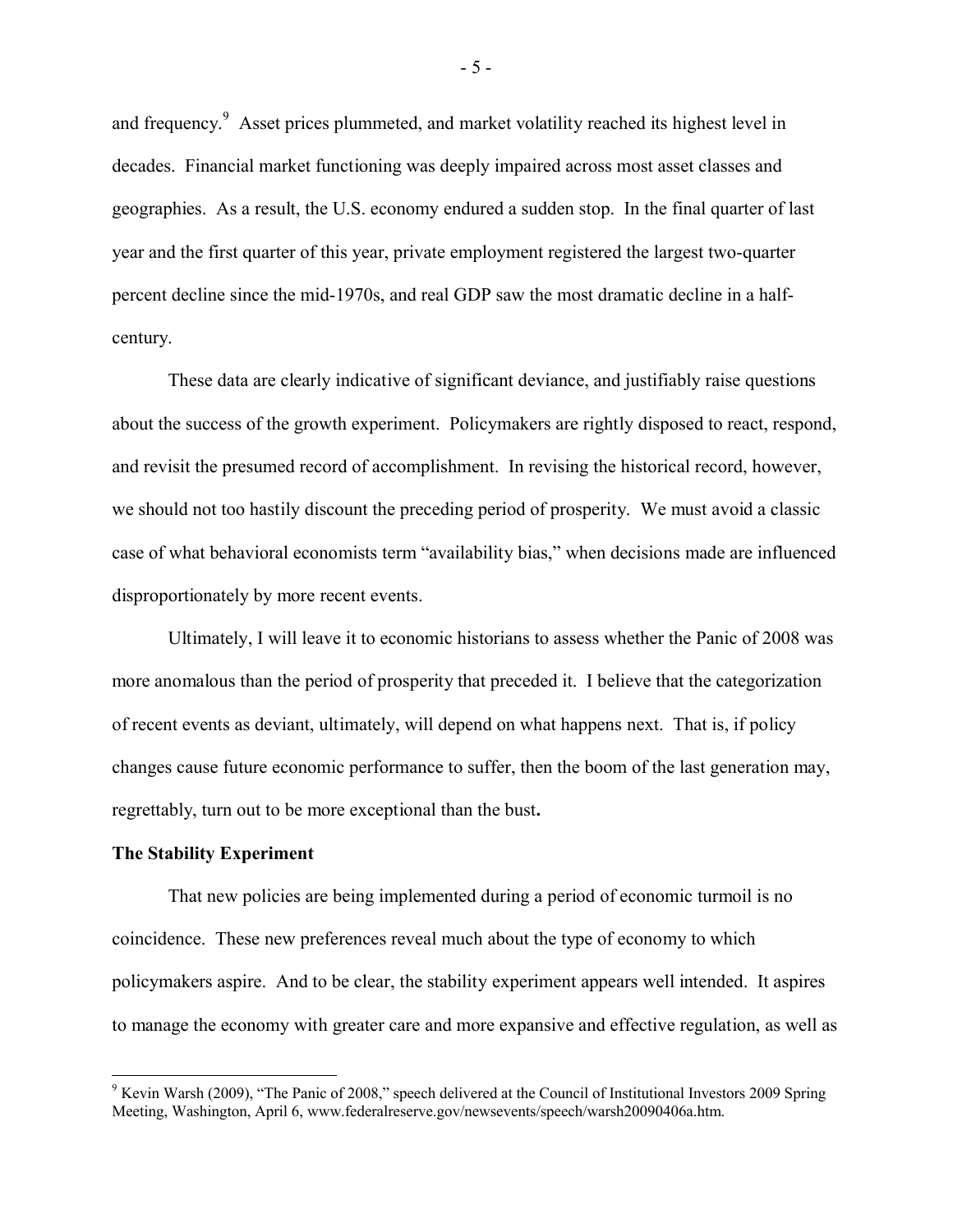a larger and more persistent role for government action, and an increase in home bias in global commerce.

 Advocates of the stability experiment--each guided by their own compass--seem all too inclined to announce that the growth experiment has ended, and to conclude that the results are deeply disappointing. They seem to prefer to define deviancy up, wishing to assure an uncertain citizenry. If government policies are corrected, and private practices are made more prescriptive, they argue, the ship of state can ensure that the real economy avoids rough seas altogether. The political economy confirms the policy response: Policymakers may pay greater attention to insuring against rare bad events--to which they could be held to account--than to allowing scores of great things to flourish.

As I mentioned at the outset, stability, in the sense of lower macroeconomic volatility, is a fine objective, but it is not a final one. The conduct of monetary policy, for example, aims to achieve price stability throughout the economic cycle. But central bankers do so because we believe it is the precursor to strong and sustainable growth. If other policies--notably, those for fiscal, regulatory, and trade--treat stability as the ultimate objective, then we might find ourselves with lower growth and diminished economic potential.

Reform efforts are sorely needed, and practices demand marked improvement. But policymakers are wise to resist the hubris that most recently afflicted actors in the financial sector.

I describe this mix of new pro-stability policies as an experiment for good reason. It might deliver on its promise of lower volatility, lower unemployment, and higher growth over the course of a generation. But, it might not. The costs of the stability experiment might turn out to be large. Necessarily and hastily crafted when the financial crisis began, the stability

- 6 -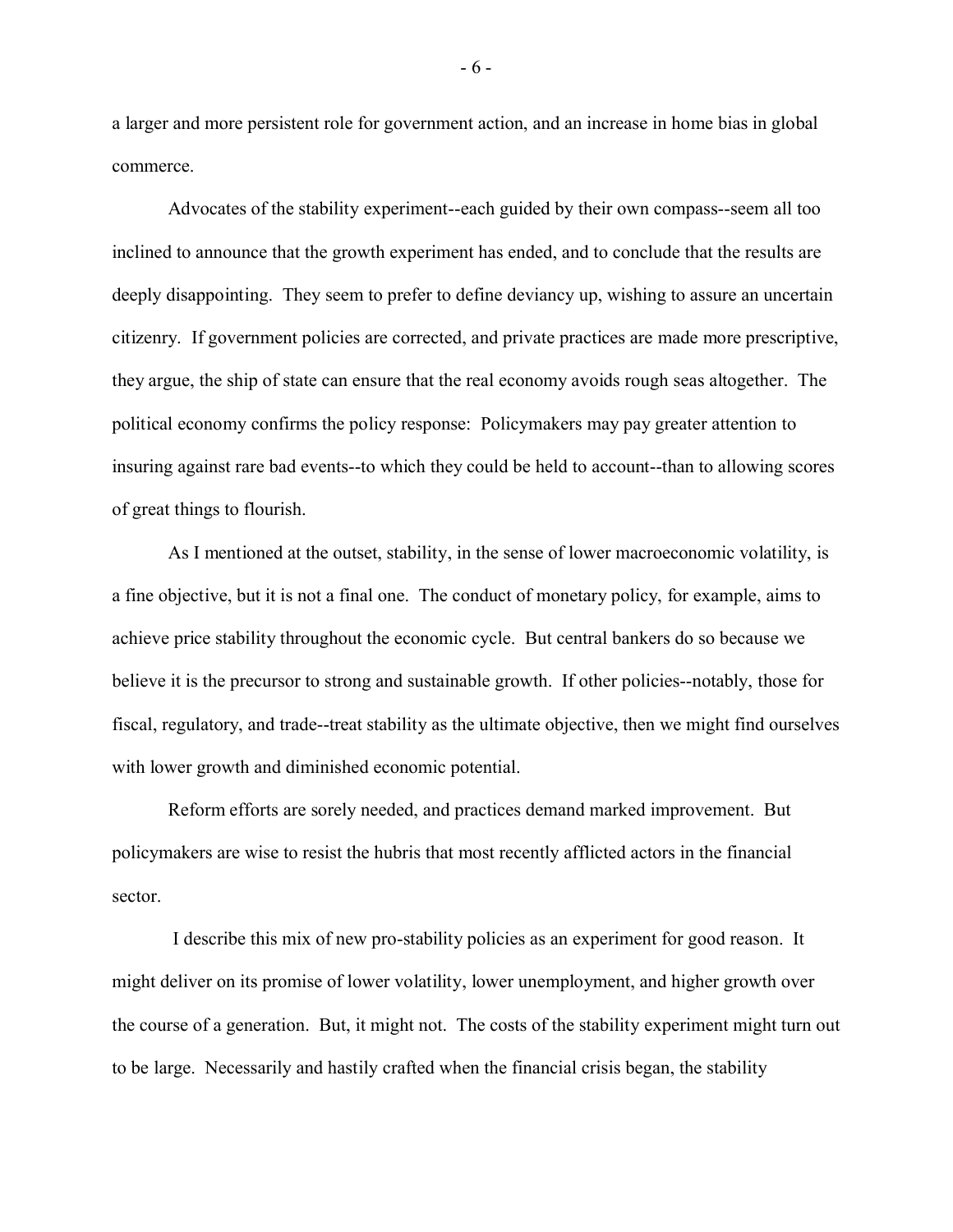experiment is likely to survive far longer than the panic that preceded it. It is surging in popularity and is likely to grow in application, particularly if, as I suspect, the economic picture disappoints.

# **Incipient Recovery**

Since mid-March of this year, financial conditions have continued to improve. Panic conditions are showing signs of retreat. Asset prices are rebounding, searching for a new equilibrium from their panic-induced depths--both in the United States and across the vast majority of our trading partners. And this improvement in markets coincided with the arrival of the proverbial green shoots of spring. This gloss of recovery is appealing, of course, and not only to central bankers.

I, like you, am rooting for the positive trend to continue. But, in my estimation, the rather indiscriminate bounce off the bottom--across virtually all assets and geographies--may be more indicative of a one-time reset, which may or may not be complete. I would be more comfortable going forward if we observe more dispersion in the valuations of particular assets and greater differentiation across asset classes and geographies.

The panic's hasty retreat should not be confused with robust recovery. For economic performance will turn ultimately on the force of private final demand; and for now, it remains weak. Real consumer spending rose only modestly in the first quarter of this year, after dropping sharply in the second half of last year. Businesses reduced real spending at an annual rate of more than 35 percent and continued to cut their workforces. Real exports fell at an annual rate of close to 30 percent.

The trauma experienced by businesses and consumers coming out of the panic should not be underestimated. Notwithstanding recent encouraging signs that the contraction is abating, I

- 7 -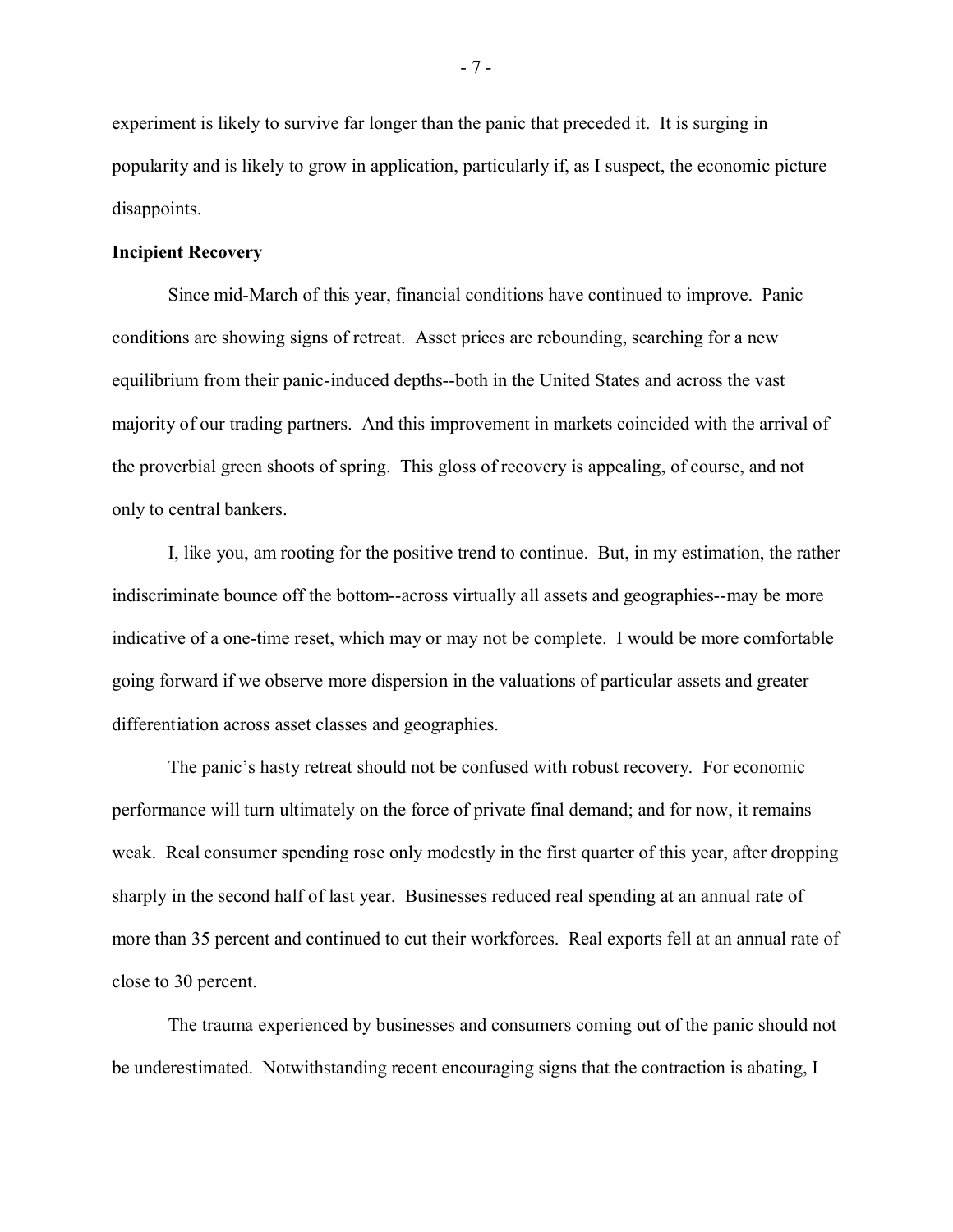would expect business capital expenditures and consumer spending to continue to disappoint for the next several quarters. Even if, as I expect, the United States emerges from this recession sooner than our advanced foreign trading partners, I am still very cautious about predicting a sustained run-up in net exports so soon after the virtual collapse of global trade.

Exceptional fiscal expenditures, by their own terms, are intended to replace shortfalls in aggregate demand. And recent extraordinary monetary policy actions are intended to lower riskfree rates and grow balance sheet capacity to help offset the pullback by private financial intermediaries. But financial markets may extract penalty pricing if fiscal authorities are unable to demonstrate a credible return to sustainable budgets. And they are unlikely to look kindly on monetary authorities unless they decidedly and unambiguously chart their own independent paths. The Federal Reserve should not--and will not--compromise another kind of stability- price stability--to help achieve other government policy objectives.

On balance, I would not be surprised if these countervailing forces--unprecedented public support and underwhelming private demand--fight to a draw by the fourth quarter. But the scale of stimulus and the recent blow to the real economy are both lacking precedent, so predicting the victor is tough business. Of course, the extraordinary monetary and fiscal support may prove more efficacious in the near term than I expect, leading to a continued easing in credit conditions, a slowdown in the rate of deleveraging, improved inventory levels, and better quarterly economic statistics. Even so, the benefits of stimulus are likely to wane. More important, unemployment rates, in my judgment, are likely to remain higher and linger longer than in recent recessions. The "jobless recovery" may prove to be a familiar and vexing refrain.

- 8 -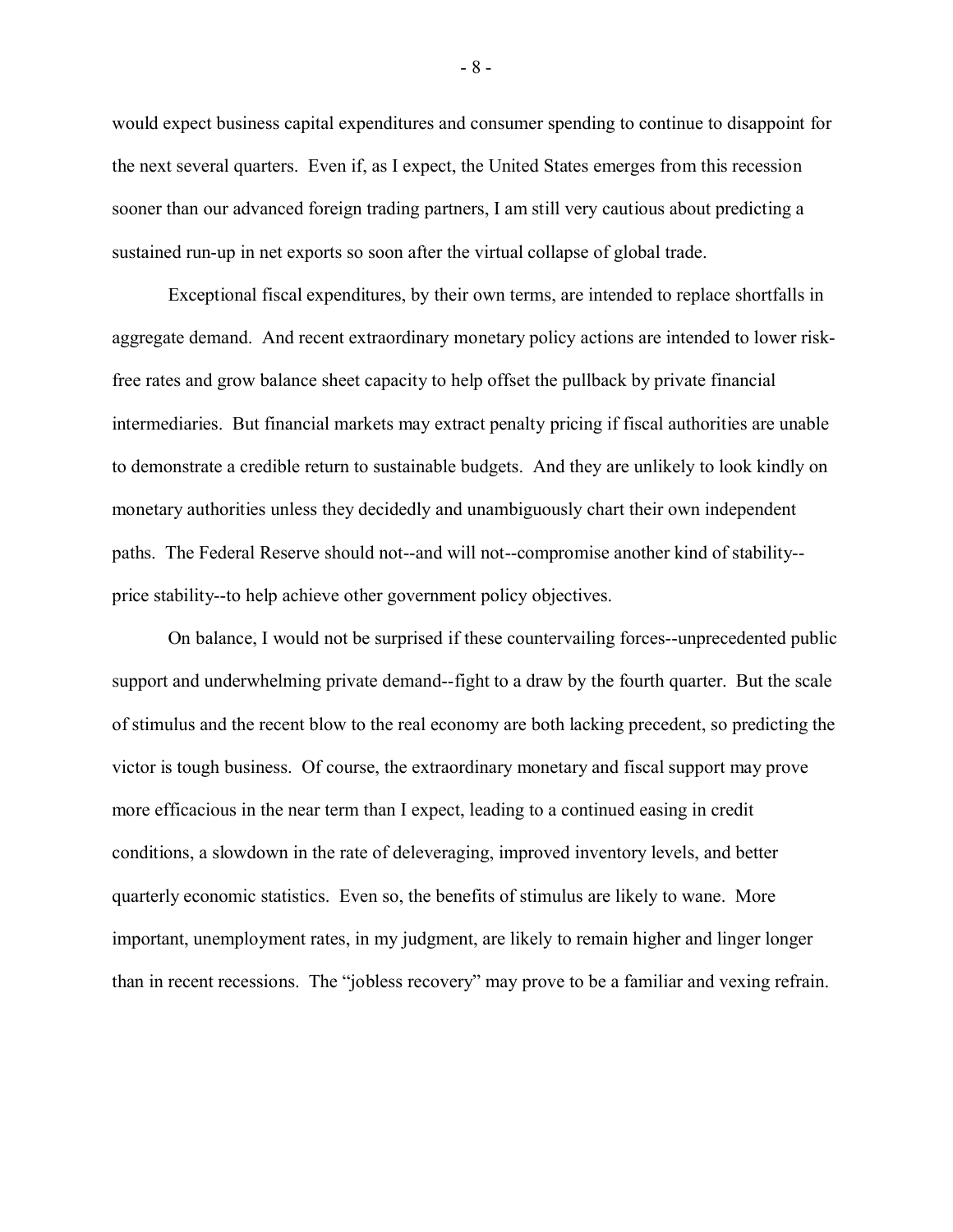As a wise Stanford mentor of mine coined many years ago, "The economist's lag is a politician's nightmare."<sup>10</sup>

### **Medium-Term Prospects**

 $\overline{a}$ 

The rebalancing of U.S. GDP and global demand is likely to require some patience. During the transition, there may well be political impetus for still more-aggressive macroeconomic policies. In evaluating new measures, however, policymakers' predominant interest should be ensuring the credibility of their fiscal and monetary frameworks. For, if macroeconomic policies were to become unanchored, or misunderstood by markets, continued government aggressiveness could prove counterproductive.

The global economy runs the risk of being mired in a period of slower growth for several years to come. Some portion of the subpar economic performance may be owed to the normal capital and labor reallocations that take place during recoveries. And given the serious misallocations that marked the onset of this recession, there is good reason to believe that the period of reallocation will be deeper and last longer. A reduction in the size of the finance and housing industries, for example, is well under way. Efforts to forestall those changes, in my judgment, are unlikely to succeed as promisingly as advertised. But perhaps a larger risk is that changes in public policies may, in the pursuit of stability, hold down the growth of the U.S. economy over this period.

Simple textbook models tell us that a nation's output is the product of the number of hours worked and the output produced per hour. In thinking about the medium-term prospects for the economy, I find it useful to consider these two factors separately.

- 9 -

<sup>&</sup>lt;sup>10</sup> See George Shultz (1993), *Turmoil and Triumph: My Years as Secretary of State* (New York: Charles Scribner's Sons).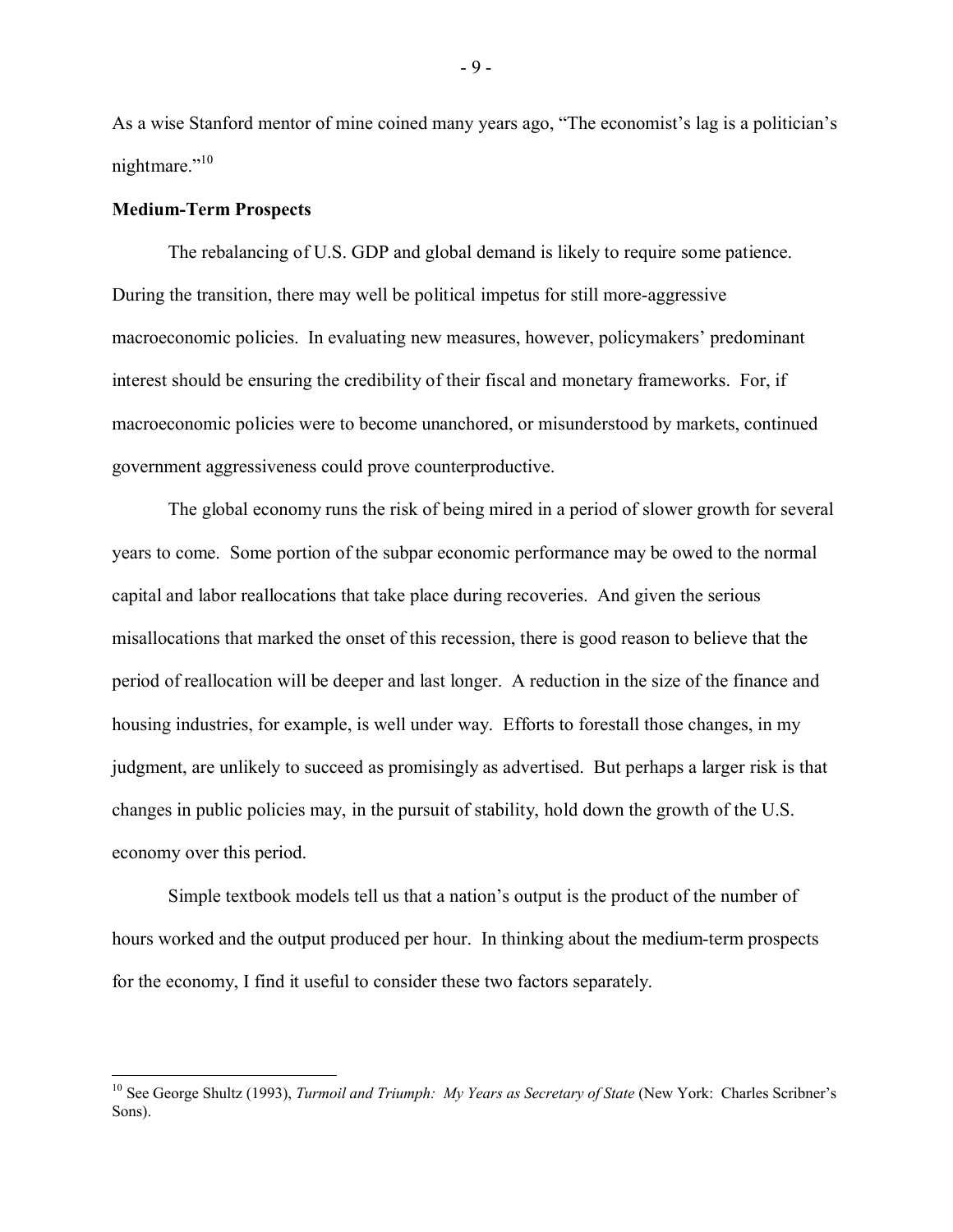Output per hour, or productivity, is the secret sauce to U.S. economic growth and to rising living standards, but I fear that the recipe may have lost some key ingredients. Growth in labor productivity arises when a firm's workers use more and better physical capital, or when firms become more efficient at converting inputs into output. Innovation plays a key role, both because it directly boosts efficiency and because firms' decisions to invest in physical capital tend to depend on the underlying pace of innovation. In addition, in today's economy, the productivity of many firms relies heavily on intangible, or intellectual, capital; although hard to measure, intangible capital appears to also be tied to innovation.

To be concrete, from 1995 through 2007, U.S. labor productivity growth in the nonfarm business sector averaged about 2-1/2 percent per year, a marked improvement from the 1-3/4 percent pace that marked the prior quarter century. This period of rapid growth in labor productivity was driven by large capital investments, significant improvements in management processes, and remarkable advances in technology. Looking ahead, if policy is less encouraging of capital accumulation, or returns to innovations are constrained by policy, we may find a material reduction in the growth rate of productivity and living standards.

The level of support that the financial system is capable of providing also remains highly uncertain. Private financial institutions are now understandably slow to create new products that connect savers and investors. Although it is undesirable to revert to the excessive risk-taking that preceded the crisis, current financial practices seem suboptimal in promoting economic growth. Furthermore, repeated interventions by the public sector run the risk of causing systemically significant institutions to operate more like public utilities than efficient allocators of capital and proper arbiters of liquidity.

- 10 -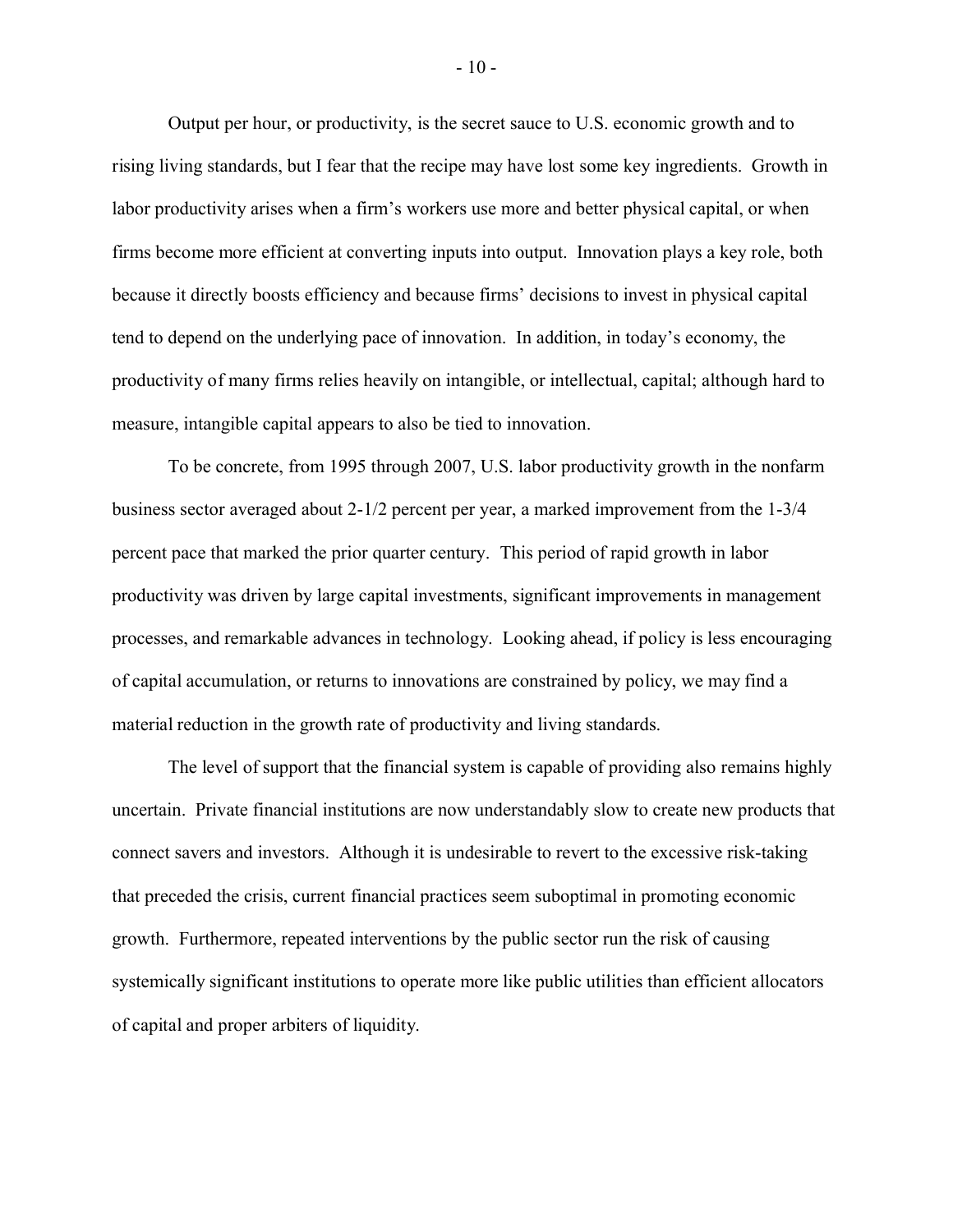Productivity may also suffer at the hand of policies that discourage trade. Trade enhances productivity by promoting efficient specialization, permitting economies of scale, and increasing the potential returns to innovation.<sup>11</sup> However, the bipartisan consensus favoring free trade appears broken, with each political party internally divided on the question. Given the contention, however imprecise, that Anglo-American-style capitalism caused the turmoil, there may be a shortage of credible and persuasive voices to fight the growing global tide of economic isolation.

As for hours worked, the other key determinant of output, the risks seem unmistakable. We have grown accustomed to falling natural rates of unemployment during the last two decades. Even when unemployment spiked during recent recessions, the prevailing rate found its way to still lower levels. According to most economists, the non-accelerating inflation rate of unemployment (NAIRU) was in the neighborhood of 5 percent prior to the financial crisis.

Looking ahead, I could well imagine that the natural rate of unemployment trends higher. Historically, small businesses have tended to be the largest drivers of new job creation. But how they will respond if macroeconomic policies favor stability over growth is difficult to predict. The answer may ultimately depend on their access to growth capital and liquidity given the changing mix of public policies and private practices.

More generally, I believe that the dynamism of the U.S. economy contributed critically to pre-crisis levels of employment. The remarkably low level of the NAIRU was made possible in part by the extraordinary churn in jobs seen in the U.S. economy. For example, over the 12 months preceding the start of the recession in December 2007, although 62 million people lost their jobs, 63 million jobs were created. Policies aimed at limiting the range of economic

 $\overline{a}$ 

- 11 -

 $11$  For a discussion of the benefits of trade in the modern global economy, see W. Michael Cox and Richard Alm (2007), "The Best of All Worlds: Globalizing the Knowledge Economy," in *Federal Reserve Bank of Dallas: 2006 Annual Report* (Dallas: FRB Dallas).